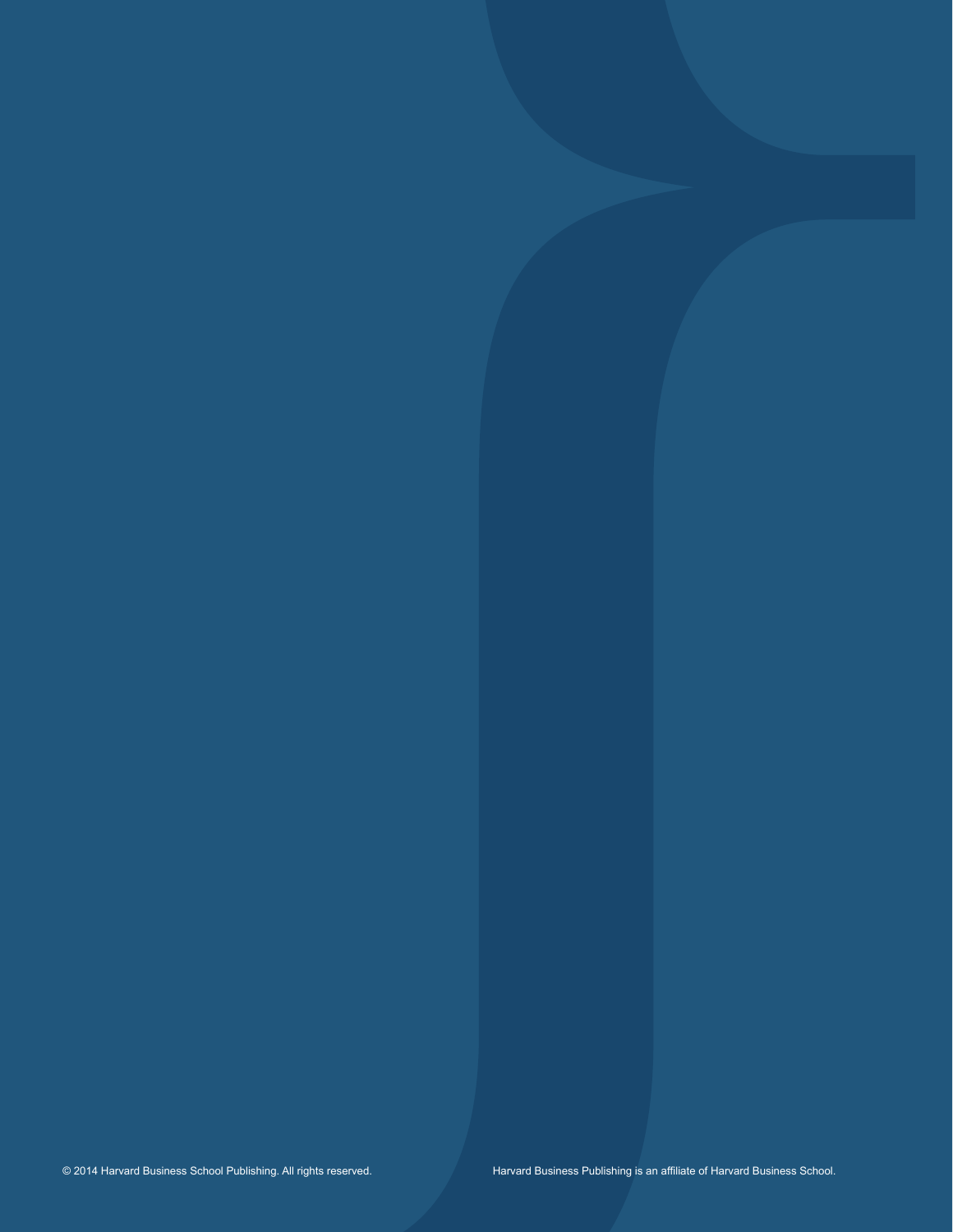# **READY. SET. LEAD. PREPARING YOUR NEW MANAGERS TO LEAD**

Today's complex and dynamic business environment demands fast decision making on the front lines. Instill a leadership mind-set in your managers so they are ready to act decisively on strategic opportunities.

**BY PJ NEAL, ROB McKINNEY, AND ELLEN BAILEY**



**"MANAGERS ON THE FRONT LINE ARE CRITICAL TO SUSTAINING QUALITY, SERVICE, INNOVATION, AND FINANCIAL PERFORMANCE."**

> **FROM** *BECOMING A MANAGER*  **BY LINDA A. HILL, PROFESSOR, HARVARD BUSINESS SCHOOL**

New managers matter.

They're on the front lines with your workforce, your customers, your competitors, your markets. They have tremendous potential. And some of them will become your organization's future executives.

In tapping these employees for the managerial ranks, your organization is recognizing this.

But while you'll be relying on your new managers to take care of the management basics—assigning workloads, supervising others, approving vacation requests, managing budgets, conducting performance reviews—there is another role that they can, and should, also step into: the role of leader.

New manager as new leader? Yes.

You'll need your new leaders to keep up with all the changes that are happening in the business world. An Innosight analysis of nearly 100 years' worth of data found that "corporations in the S&P 500 in 1958 lasted in the index for 61 years, on average. By 1980, the average tenure had shrunk to about 25 years. Today, it stands at just 18 years based on seven year rolling averages." ("Creative Destruction Whips through Corporate America," Innosight, Winter 2012).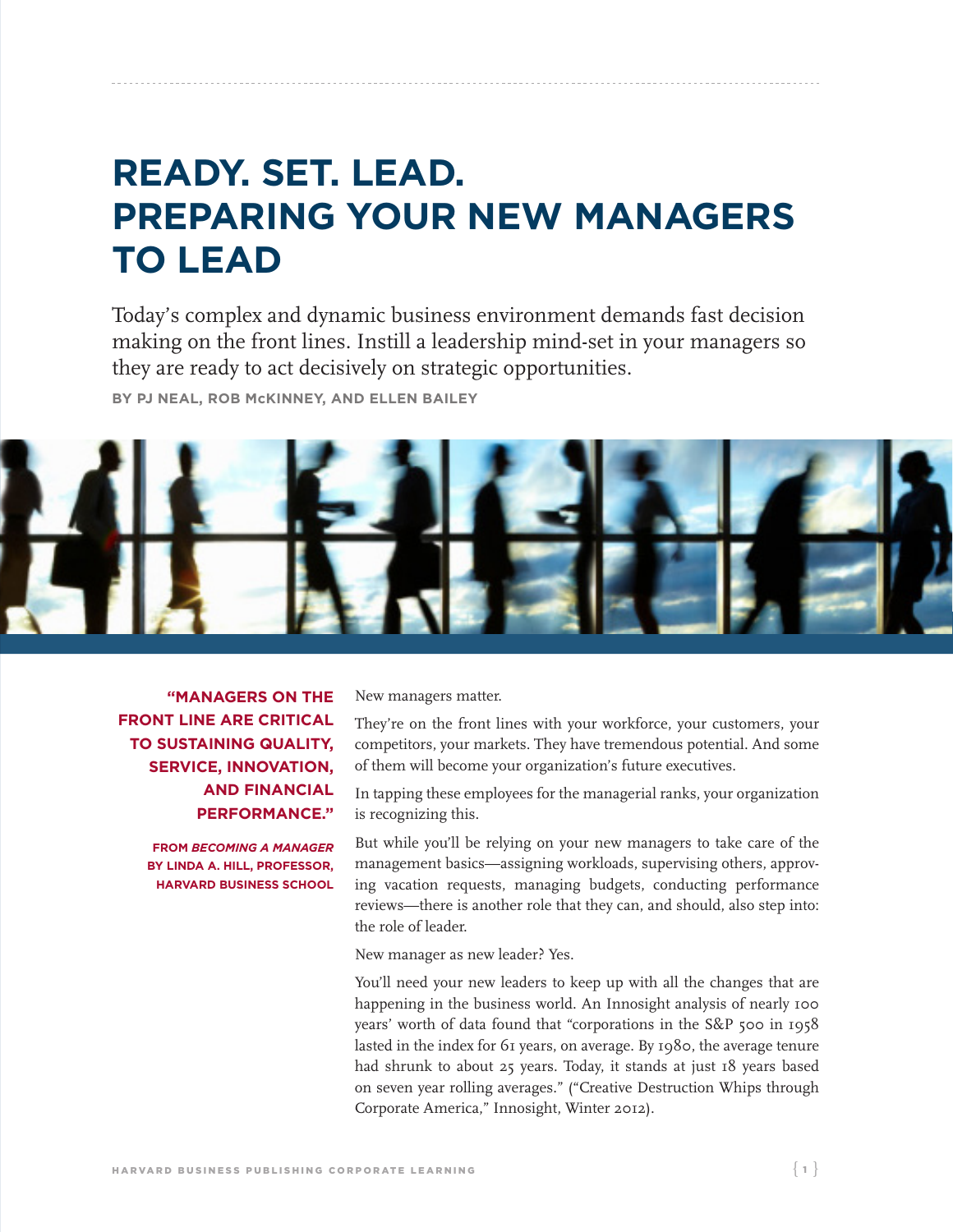In this fast-paced and complex world:

- <sup>o</sup> *Opportunities emerge quickly, and disappear with equal rapidity if someone else gets there first.* Taking advantage of new opportunities can seldom wait for decisions to be made through a long-drawnout, top-down decision-making process. Not every opportunity is the next Facebook or Twitter, but first-mover status continues to have its advantages.
- <sup>o</sup> *New threats seem to emerge continuously, making competitive advantage more difficult to sustain.* Organizations need to act rapidly and decisively to respond to, and leapfrog, the competition. One needs only to look at the ups and downs of the smartphone industry to see how fast things can happen.
- <sup>o</sup> *Globalization opens up new markets, but new markets often require intimate local knowledge.* Strategic decisions need to be made in the field. Leading brands from Mattel to eBay have faltered in China because they misread the legal and cultural environment.

Leadership is not about attributes; it's about behavior. And in an ever-faster-moving world, leadership is increasingly needed from more and more people, no matter where they are in a hierarchy. The notion that a few extraordinary people at the top can provide all the leadership needed today is ridiculous and it's a recipe for failure.

John Kotter, "Management Is (Still) Not Leadership," [HBR Blog](http://blogs.hbr.org/2013/01/management-is-still-not-leadership), January 9, 2013

#### NO LONGER JUST IN THE C-SUITE

Kotter's belief is underscored by "Global Human Capital Trends," 2014, a recent report by Deloitte Consulting/Bersin by Deloitte. Based on a survey of executives and HR professionals worldwide, one of the most critical trends is the "need to broaden, deepen and accelerate leadership development at all levels."

Your new managers are on the front lines, where all this is happening. And these new managers, with their enthusiasm, energy, and fresh ideas, can be positioned to become effective as leaders if they're properly developed. Organizations are recognizing that developing new leaders is vital. In a 2012 pulse survey, "The Rising Risk of a Double-Dip Leadership Crisis: Exploring the Increased Focus on Leadership Development*,"* CARA found that more than half— 62 percent—of their respondents said that their organizations faced a leadership skills gap and that they did not have enough leaders coming up through the ranks to fill open and future leadership positions.

Working with organizations around the world, we have found that new managers—especially the millennials now stepping into management positions—are eager to embrace a level of responsibility and take on business challenges far earlier in their careers than previous employee generations.

Organizations are finding that their millennial managers approach work with a unique set of characteristics. More than other generations, they seek meaning in their work. They have a strong focus on collaboration. And for millennials, much of life happens online.

Further, millennials recognize that they're not leading the enterprise. But they do want to be plugged in, in the know, and connected to their organization's strategic purpose. They want to play an important role in achieving that purpose, and they want this acknowledged through training and development, opportunities to take on challenging and important assignments, and exposure to your organization's senior leadership.

Organizations that encourage these new managers to assume leadership roles can see tremendous benefits:

- <sup>o</sup> An organization that's more consistently focused on and aligned around strategy
- <sup>o</sup> The ability to respond more nimbly to market shifts and new opportunities
- <sup>o</sup> A more engaged workforce
- <sup>o</sup> Higher retention rates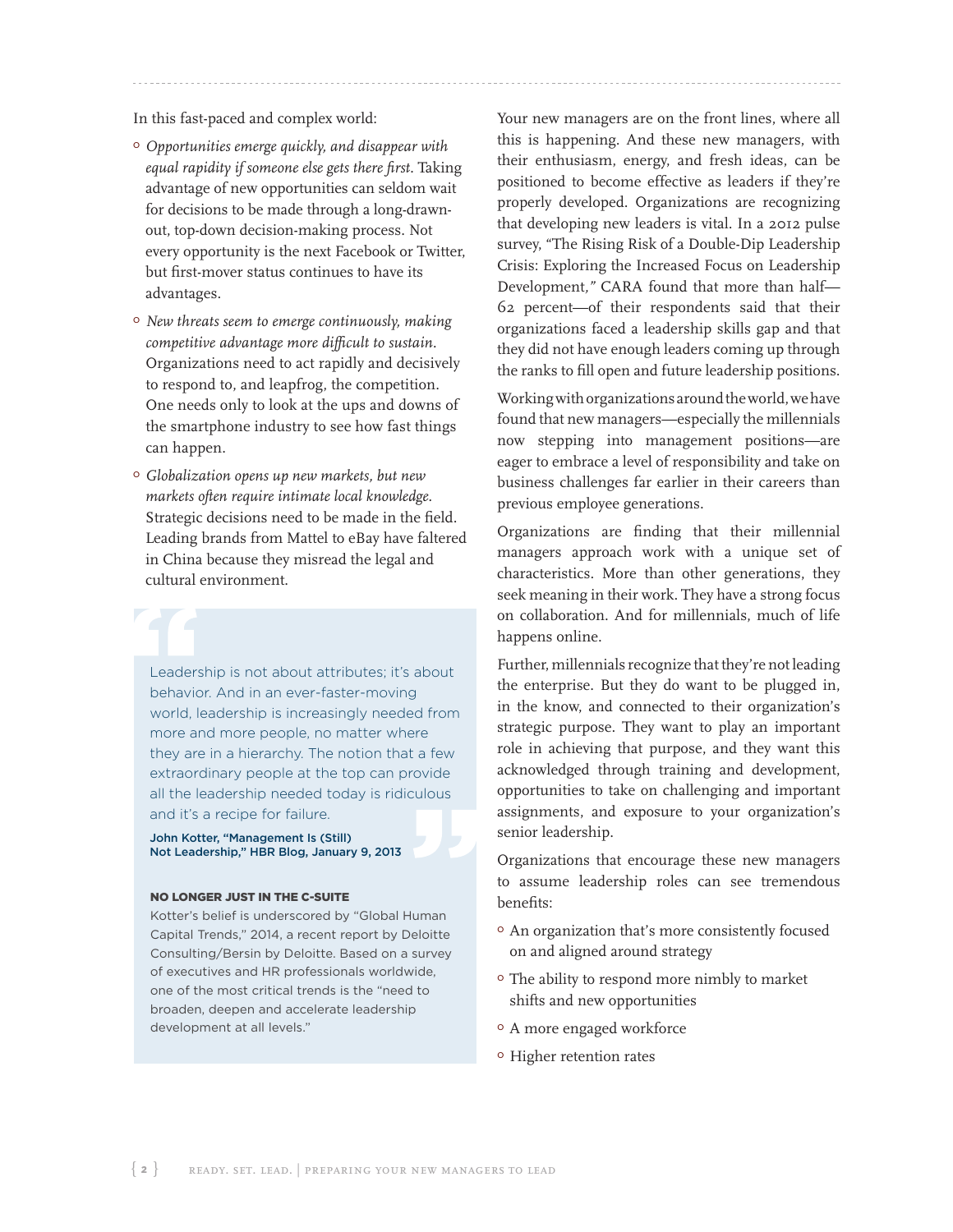### REACHING GOALS. ACHIEVING PRODUCTIVITY. ENGAGING EMPLOYEES.



How important are frontline managers? When it comes to these key areas, management's answer is "very."

Ratings based on a survey of executive management, directors, senior management/department heads, and managers/supervisors. Source: "Frontline Managers: Are They Given the Leadership Tools to Succeed?" Harvard Business Review Analytic Services, 2014.

How can an organization achieve these benefits? After all, new managers are already coping with the shift from being an individual contributor. They suddenly have to take care of a set of tasks that someone else used to worry about. They may now be supervising their former peers, maybe even their friends. In most cases, they continue with their work as an individual contributor, as well. Isn't being a new manager enough? Does it make sense to also charge them with becoming leaders? And how can organizations best support the shift to simultaneously being both a manager and leader?

#### Managers vs. Leaders

Before answering those questions, it's important to clarify just what we mean when we're talking about being a manager versus being a leader. While there is definitely some overlap, management and leadership are separate and distinct spheres. Succeeding as a manager means acquiring managerial know-how; succeeding as a leader means honing inner qualities that enable an individual to act with authority, confidence, decisiveness, and clarity.

It's also important to point out that there's a difference between what frontline leaders do and what executive leaders do. Executives have responsibility and are accountable for the success of an entire organization. Frontline leaders have responsibility and are accountable for the success of their teams, and that success must be defined *within the context of the organization's overall strategy and vision.*

# **"WE NEED NEW MANAGERS WHO CAN LEAD AND NOT JUST MANAGE. THIS IS CRITICAL TO ENGAGING EMPLOYEES AND BUILDING VALUE IN OUR ORGANIZATION."**

**BETTY COTTON, AVP, MANAGEMENT DEVELOPMENT, AT&T UNIVERSITY**

### Going Beyond Management Basics

All organizations expect their new, first-level managers to concentrate on the basics of management. For new managers transitioning from being individual contributors, acquiring the know-how needed to handle routine day-to-day management tasks is crucial.

But in today's dynamic business environment, successful organizations are realizing that even those newly managing on the front lines can make a more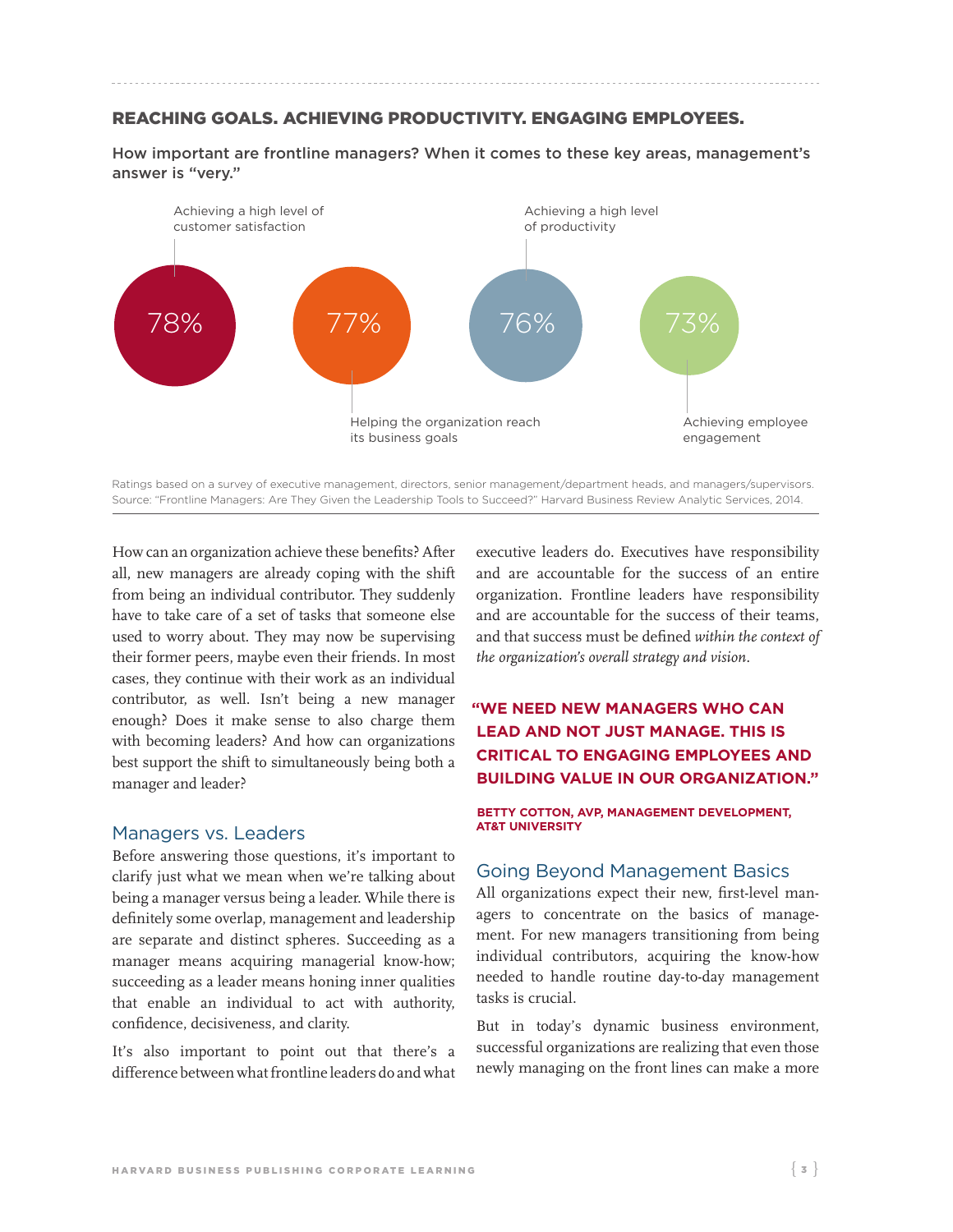# **DAY IN AND DAY OUT: MANAGERS VS. LEADERS**

# **MANAGERS**

Managers get things done. In order to get things done, new managers must build their managerial skillsets.

- Plan
- Budget
- Delegate tasks
- Supervise task completion
- Focus on tactics
- Problem solve
- Remove roadblocks so that those who work under them are better able to do their jobs

# **LEADERS**

Leaders set the direction and the tone. In order to be able to do this, new leaders must develop a leadership mind-set.

- Understand the organization's strategy
- Understand how their team's efforts support the strategy
- Convey the importance of the organization's strategy—and the team's role in achieving it to their team
- Think creatively—and encourage their team's creativity—about how to achieve strategic goals
- Act nimbly—and encourage their team to act nimbly—in the pursuit of strategic goals

significant impact if they can also lead. To do so, new managers need to be able to establish a vision, inspire others, think strategically, respond rapidly to change, and take decisive action.

Yet these capabilities are seldom on the new manager playlist, and leadership development for new managers has not often been viewed as important. While high-potential employees may be invited to participate in leadership training, the majority of new first-level managers often represent untapped leadership potential. This is a significant lost opportunity. After all, it's these first-level managers on the front lines with employees, customers, and competitors—who have the collective power to make a real difference.

To make this difference, new managers need to think and act as leaders. Taking care of day-to-day management, strategic thinking, and execution are all critical for their success, and for their organizations.

Most organizations have company-specific skill development covered through in-house new manager training focused on the organization's internal business practices and processes. Some may also offer training in basic management skills, like budgeting and planning. But a new approach to new manager development is emerging to fill the manager-as-leader gap. It aims at developing new managers who can both manage employees *and* act as strategic leaders. And it's rooted in the understanding that there's a difference between the management skillset and the leadership mind-set.

New managers need to be prepared not just to manage, but to lead. They must:

- <sup>o</sup> Learn what leadership at their level, on the front lines, means
- <sup>o</sup> Understand their connection to an organization's strategy
- <sup>o</sup> Develop the ability to convey that connection to their teams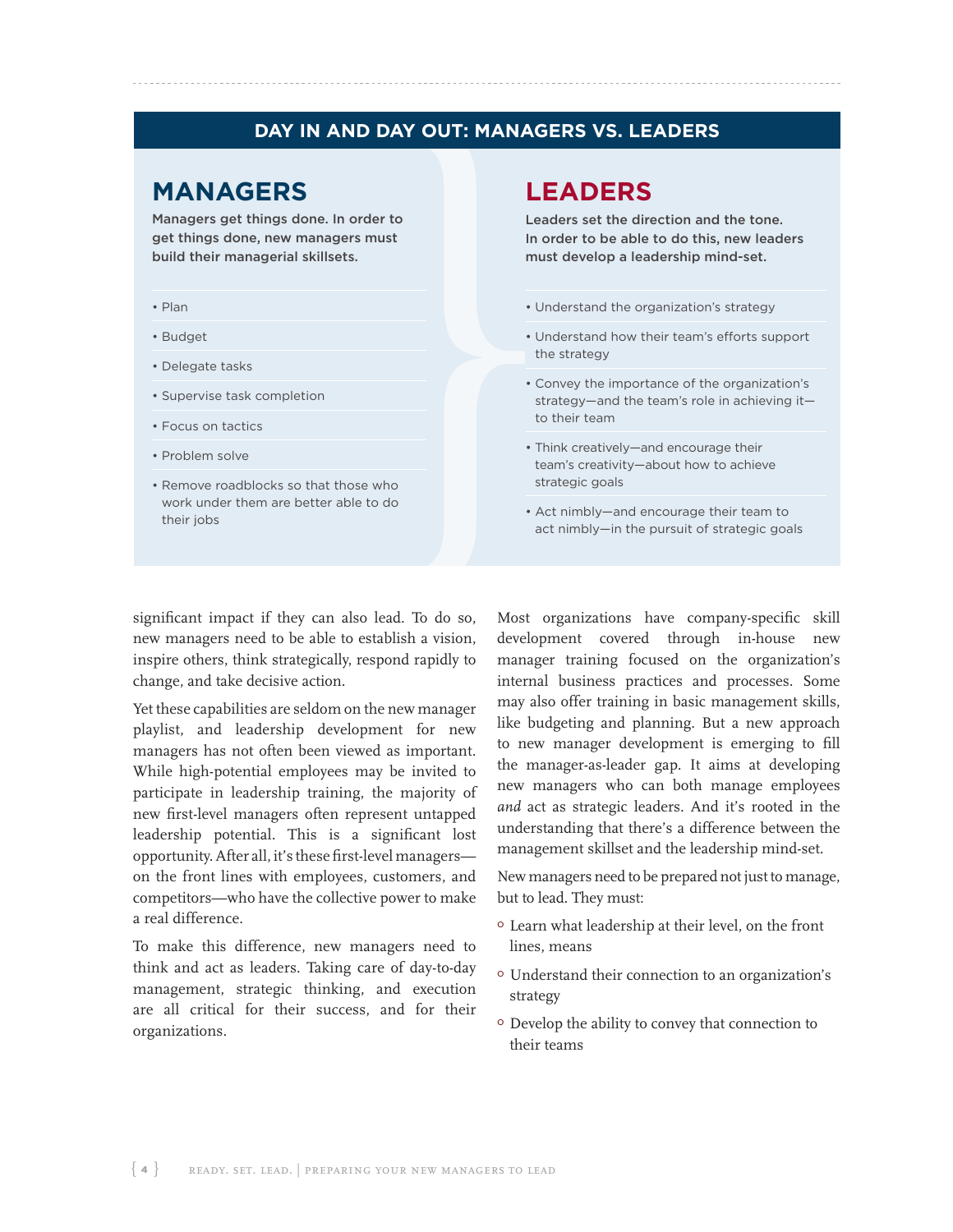- <sup>o</sup> Be able to motivate their employees
- <sup>o</sup> Be empowered—and equipped—to make decisions, implement strategy, and operate nimbly

Your new managers are ready and willing.

Now it's time to make sure that they're able.

## Keeping Things Real

The need to equip new managers with a managerial skillset, while at the same time developing their leadership mind-set, seems like a nearly insurmountable challenge. To help overcome this challenge, organizations have long used traditional methods, relying on face-to-face workshops of short duration. However, new manager training programs that compress learning into a two- to three-day time frame seldom yield lasting results. What may stick is the rote learning—how to approve an expense report. Not to denigrate this: learning how to do "stuff" is important. But management (and leadership) requires more than that.

# **"WE NEED TO DEVELOP LEADERSHIP SKILLS AMONG OUR MANAGERS EARLIER IN THEIR CAREERS, IDEALLY BEFORE THEY STEP INTO THEIR FIRST MANAGEMENT ROLE."**

**AMY ALEXY, DIRECTOR, LEARNING AND TALENT DEVELOPMENT, GOODYEAR, NORTH AMERICA**

In addition to covering the how-tos, traditional new manager training may also involve role-play, which, because it's decoupled from actual work and thus lacking in any true context, ends up being no more lasting than a cameo appearance.

What's missing here is the mind-set development, the behavioral change that is so critical to a new manager's success. This requires learning that's tightly integrated into a new manager's workflow, learning that enables participants to put what they're learning into immediate action. It also requires learning that occurs over time, so that it can be better absorbed and more effective.

# WHO ARE TODAY'S NEW MANAGERS AND NEW LEADERS? WHAT ARE THEIR CHARACTERISTICS?



#### THE MILLENNIAL

This cohort wants their work to be meaningful, and craves understanding how it fits in with the big picture. They want to make an impact now and are impatient with waiting. And, oh yes, they are technically fluent.

But it's not just the millennials who are joining the managerial and leadership ranks:

#### GENERATION X

Characterized by their adaptability and flexibility, they may feel squeezed between the old command-andcontrol management styles they came of age under and the millennials who are raring to go.



#### THE TECHNICAL EXPERT

Experts hold an increasingly important role in the technology-driven or scientific workplace, but may be more comfortable working on their own or in an informal, collaborative environment than being the one suddenly "in charge." And their earlier career growth was likely focused more on acquiring technical skills than people skills.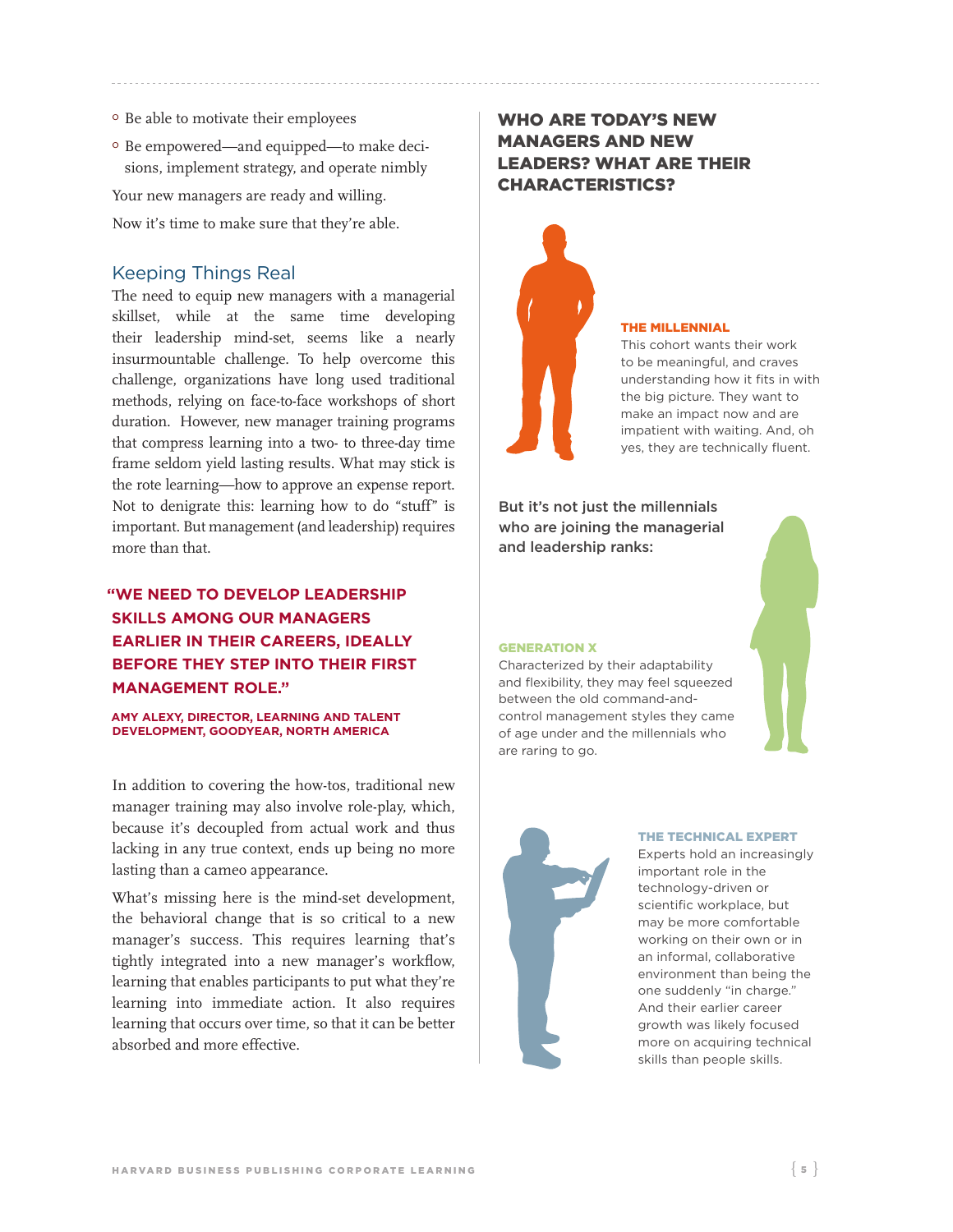# **"EACH YEAR, DOW INTRODUCES NEARLY 1,000 EMPLOYEES TO THE MANAGERIAL RANKS WORLDWIDE. IT'S CRITICAL THAT PROGRAMS THAT HELP OUR NEW MANAGERS BECOME NEW LEADERS CAN REACH, SCALE, AND SUPPORT A GLOBAL AUDIENCE."**

**JOHN KOLMER, GPHR, MANAGER OF GLOBAL LEADERSHIP DEVELOPMENT, THE DOW CHEMICAL COMPANY**

The learning also needs to be aligned with the organization's strategy. The ability to understand and articulate an organization's strategy, willingness to engage and motivate the employees on their team, and the capacity to identify and quickly tackle opportunities that further that strategy are important elements of leadership.

For both skill building and mind-set development, many organizations struggle to provide training to large, globally dispersed groups. Travel expenses, and time away from work, make fly-ins for face-toface learning prohibitively expensive. Locally based classroom training brings with it facilities and instructor expenses that make it difficult and costly to scale. For today's global organizations, we find the best approach for turning new managers into new leaders means going virtual.

Fortunately, many organizations are taking a fresh approach to development programs for their new managers. These programs factor in today's demanding work style. Delivered over time, they're easily incorporated into a new manager's workflow. Recognizing the importance of learning by doing, they include activities that ensure that program participants put what they're learning into immediate—and relevant—action. And designed with the need for global reach—and the technology bent of the millennial generation—in mind, these programs lend themselves to virtual delivery.

#### New Managers Matter

Your new managers—there on the front lines with your workforce, your customers, your competitors, your markets—are critical for the near-term and longterm success of your organizations. They're ready to manage, and they're also ready to lead.

And in many organizations, they've already assumed roles where sound management and strong leadership matter. As "Big Demands and High Expectations: The Deloitte Millennial Survey" (January 2014) revealed, flattened corporate hierarchies are resulting in millennials finding themselves in positions that are more senior than those held by baby boomers and Generation Xers when they were the same age. In fact, nearly half of those surveyed (45 percent) held such positions.

To take advantage of their enthusiasm, energy, and fresh ideas, you need to help new managers develop both their managerial skillset and their leadership mind-set. The results will be an organization more closely aligned around its strategy, more agile in responding to emerging opportunities, and better able to engage and retain its workforce.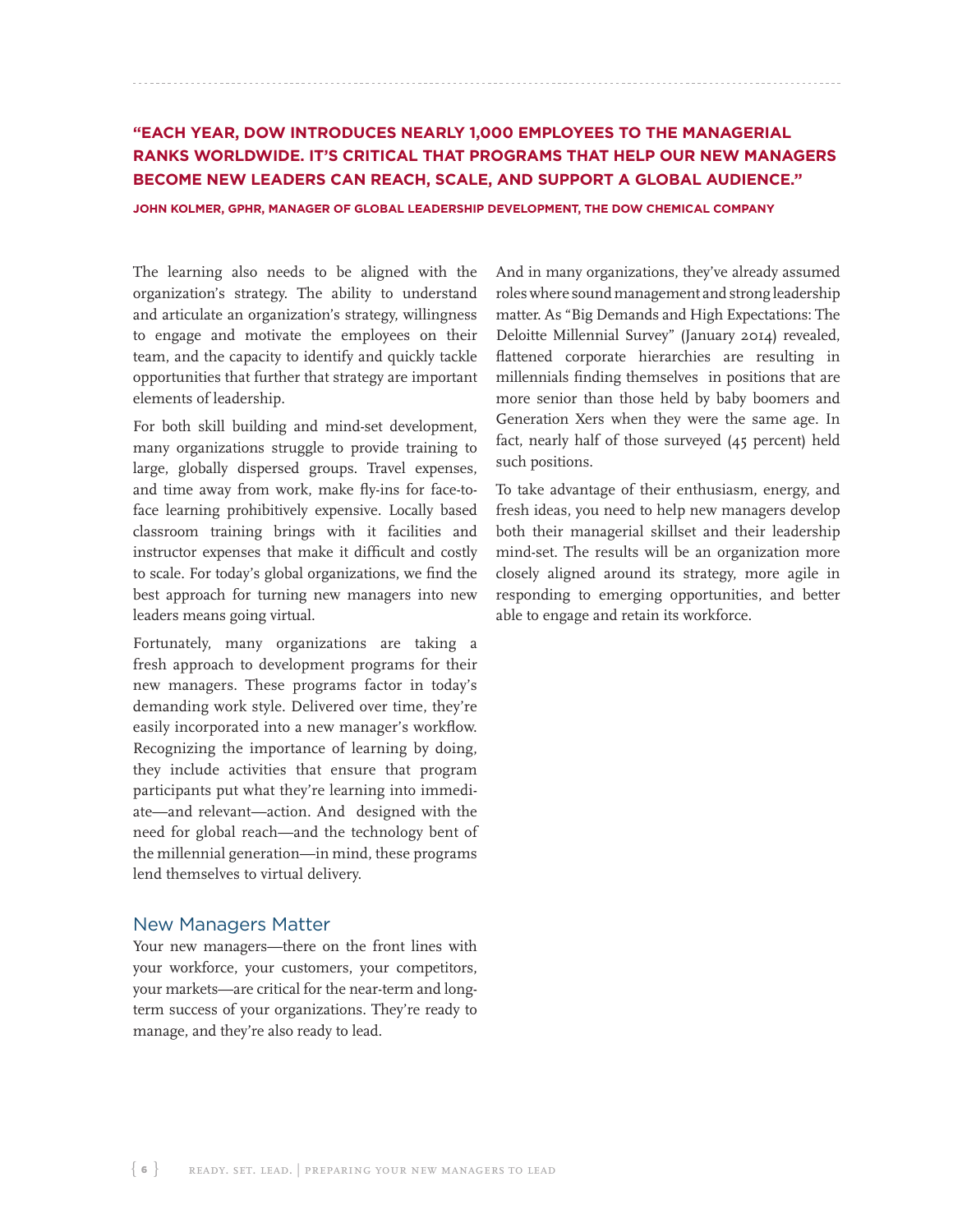### **ABOUT THE AUTHORS**



PJ NEAL is product director, leadership programs for Harvard Business Publishing Corporate Learning. He is responsible for overseeing a suite of corporate learning programs, including the *Breakthrough Leadership*  and *New Leader* programs, aimed at supporting new, frontline, and middle managers. Prior to joining Harvard Business Publishing, PJ worked in management and strategy consulting.

pj.neal@harvardbusiness.org



ROB McKINNEY is product director, leadership content and platform for Harvard Business Publishing Corporate Learning. He is responsible for advancing Harvard Business Publishing's portfolio of corporate leadership development programs, targeting senior and highpotential leaders, midlevel managers, and new or first-line managers. His background is in developing technology and services to enable collaboration and learning. rmckinney@harvardbusiness.org



**ELLEN BAILEY** is a senior learning solutions manager for Harvard Business Publishing Corporate Learning, responsible for consulting with clients and designing training solutions that address their needs and goals. ellen.bailey@harvardbusiness.org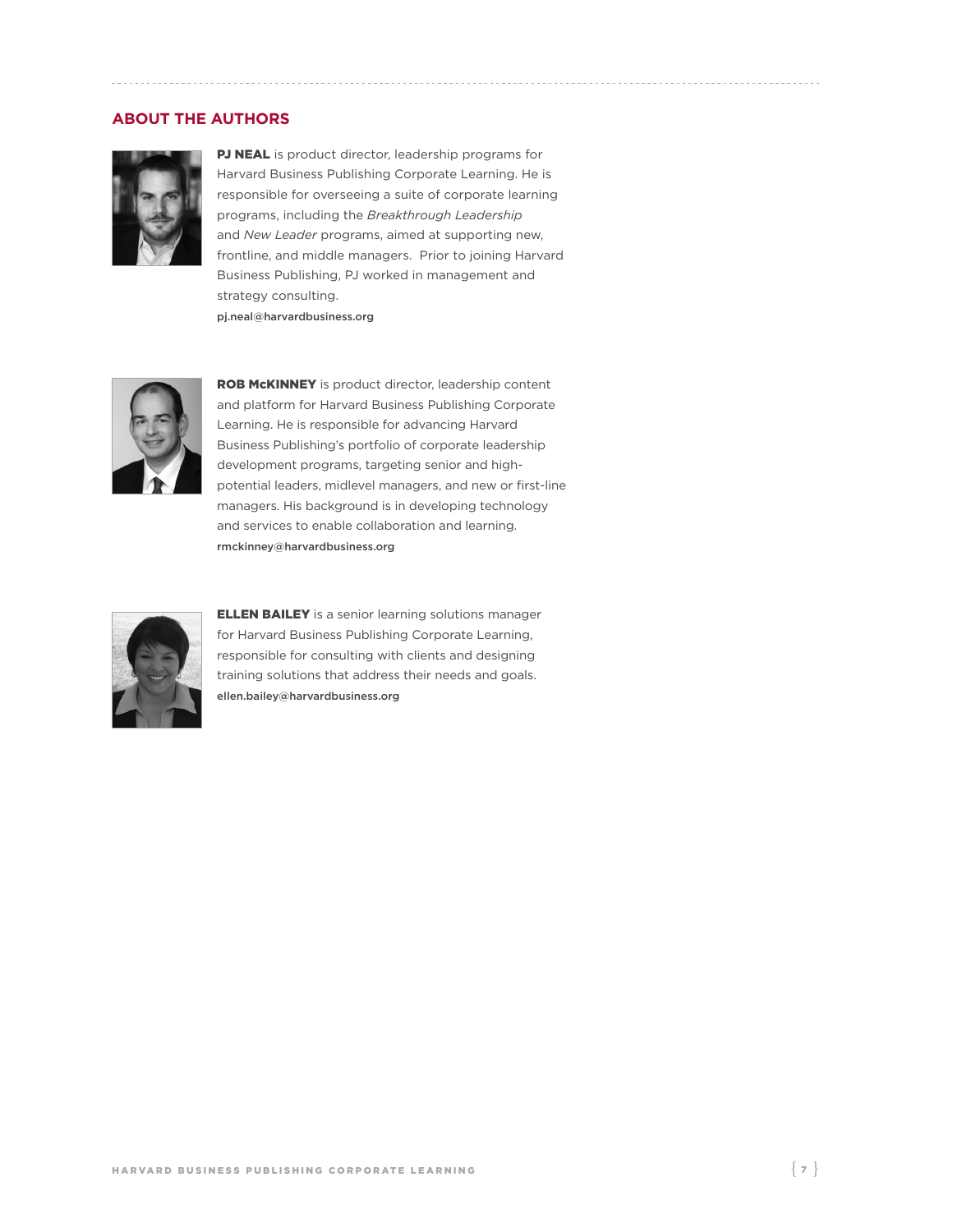#### ABOUT CORPORATE LEARNING

Harvard Business Publishing Corporate Learning partners with clients to create world-class leadership development solutions for managers at all levels. Our team leverages the management insight, thought leadership, and expertise of Harvard Business School faculty and authors from *Harvard Business Review* to create tailored leadership development solutions. With more than 20 years of practical experience, our innovative, technologyenabled solutions drive meaningful and lasting business results. Corporate Learning is a market group within Harvard Business Publishing.

#### ABOUT HARVARD BUSINESS PUBLISHING

Harvard Business Publishing was founded in 1994 as a not-for-profit, wholly owned subsidiary of Harvard University. Its mission is to improve the practice of management and its impact in a changing world. The company achieves its mission through its relationships with customers in three market groups: Higher Education, Corporate Learning, and Harvard Business Review Group. Through these platforms, Harvard Business Publishing is able to influence realworld change by maximizing the reach and impact of its essential offering—ideas.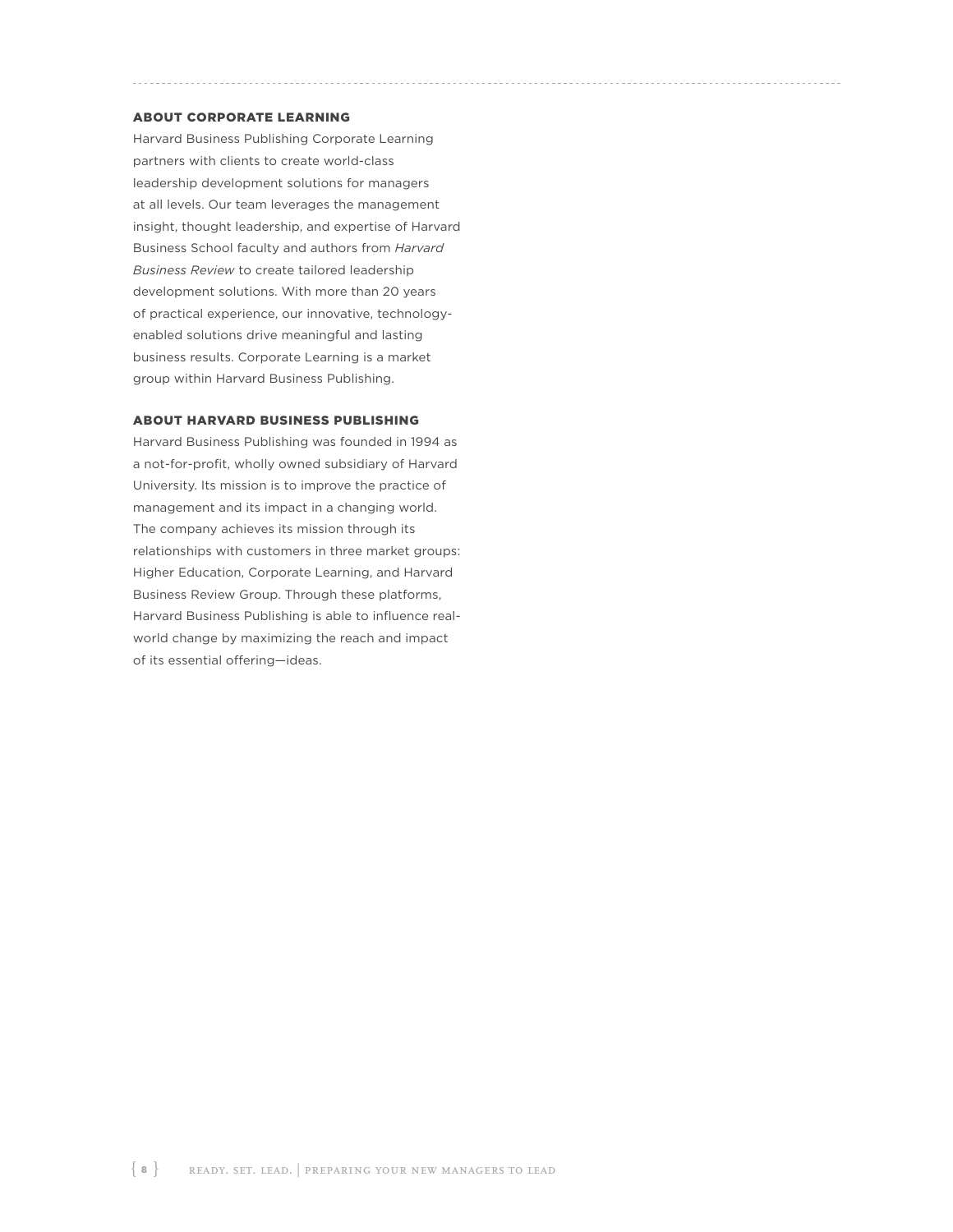